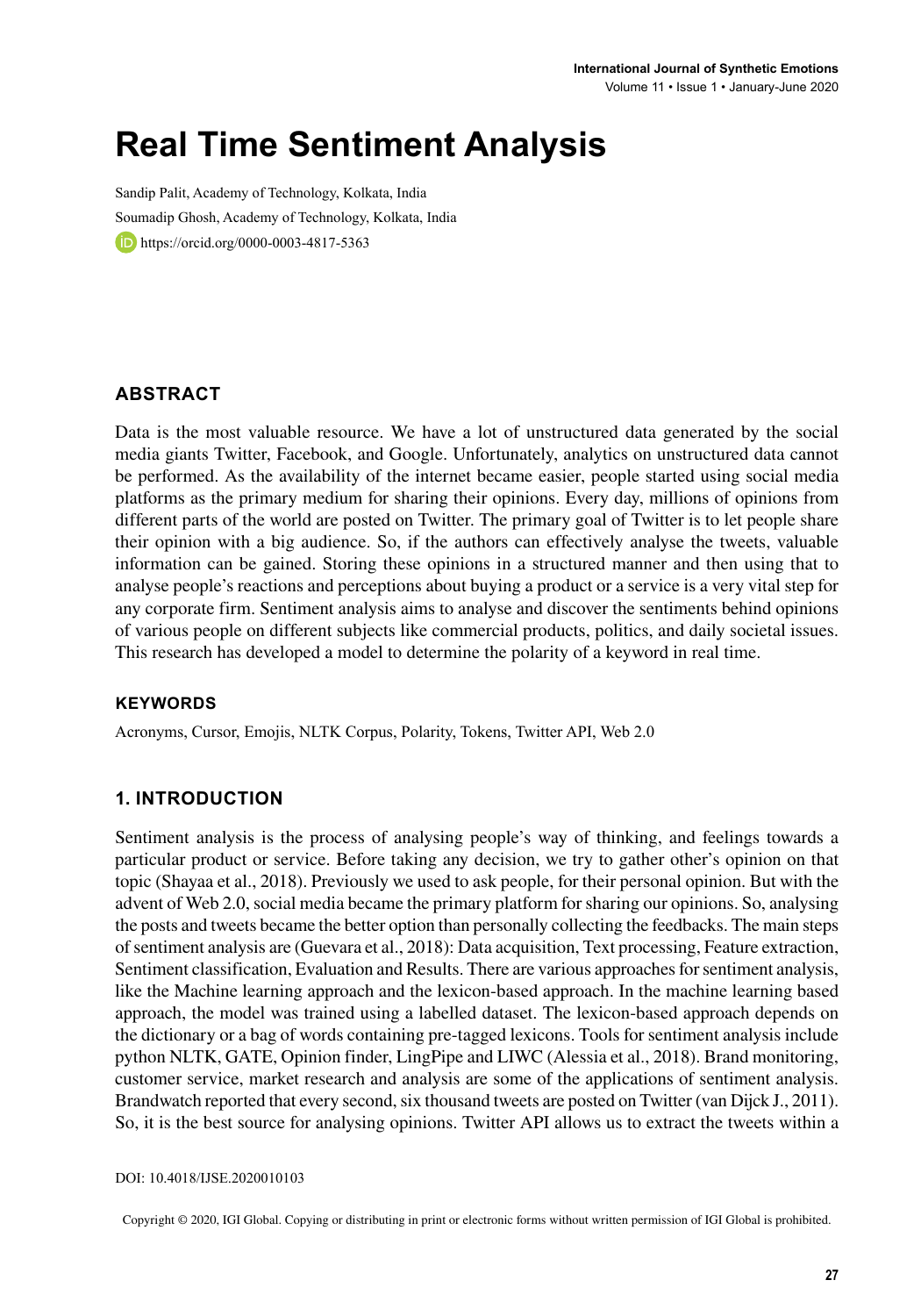rate limit. TextBlob is a python library for Natural Language Processing tasks, like translation and language detection, sentiment analysis, tokenization and part-of-speech tagging. Natural Language Toolkit (NLTK) provides the stop words, which is important for feature extraction.

### **2. LITERATURE REVIEW**

Web 2.0 (Murugesan S., 2007) is an enhanced version of the Web 1.0. It forms the foundation for social media platforms. It is strongly characterised by the change from static to dynamic or user-generated content. Some of its advantages are: better media support, dynamic and real-time discussion. It enables the user to add their opinions in the form of posts or tweets. Web 2.0 tools (Thackeray et al., 2008) allows the user to create and modify content on many social platforms, like Twitter, Facebook and Youtube. This promotes interactive content, which results in a better user experience. A major part of this data is unstructured texts, such as tweets, reviews and blogs.

Although the first academic studies for analysing public opinion was during World War 2, the evolution of modern sentiment analysis took place in the mid-2000s, whose main purpose was to understand people's opinion on various online products(Kumar & Vadlamani, 2015). In recent years, researchersstarted applying sentiment analysis on social media platformslike Twitter and Facebook. This also works well on various other topics like the stock market, disasters, medicines, election and software engineering (Mäntylä et al., 2018).

'Opinion mining and sentiment analysis' by Pang and Lee (2008) was the top-cited paper on sentiment analysis. It focuses mainly on the fundamentals and basic application of Sentiment analysis. It also developed some free resources like lexicons and datasets.

One of the pioneer works on Reviews analysis done by Pang, Lee and Vaithyanathan (2002), tried to classify the overall statement, instead of classifying by topics. Using standard machine learning techniques like Naïve Bayes, Support Vector Machine and Maximum Entropy Classification, they classified the movie reviews as positive or negative.

Turney's works (2002) on document level semantic classification was also a widely cited work from 2002. He developed a simple unsupervised learning algorithm to classify reviews as thumbs up (recommended) or thumbs down (not recommended), based on the semantic orientation of the phrases present in the review. They achieved an average accuracy of 74%.

Mamta and Ela Kumar (2019) developed a lexicon-based framework to perform real-time sentiment analysis on Twitter. In the data pre-processing stage, they removed the special characters from the tweets, indirectly removing the emojis. Emojis are important in understanding the positive or negative tone of the statement (Walther & D'addario, 2001). In our approach, we manually decoded these emojis. Nowadays, we use lots of acronyms. Usage of acronyms can decrease the accuracy of our model (Palmquist R.D., 2008), so we expanded those acronyms using the python regex module.

### **3. APPROACHES FOR SENTIMENT ANALYSIS**

Sentiment analysis techniques can be classified mainly into three main categories: the Lexicon based approach, the Machine learning approach and the Hybrid approach (Dorothy & Rajini, 2016).

### **3.1. Machine Learning Based Approach**

Machine learning approaches can be classified into supervised, unsupervised and semi-supervised learning techniques. In sentiment analysis, mainly the supervised learning technique is followed. It requires a large number of labelled training documents. The model is trained based on the previous dataset, and then that model is used to classify an unseen text. The accuracy of this technique is greatly influenced by the dataset.